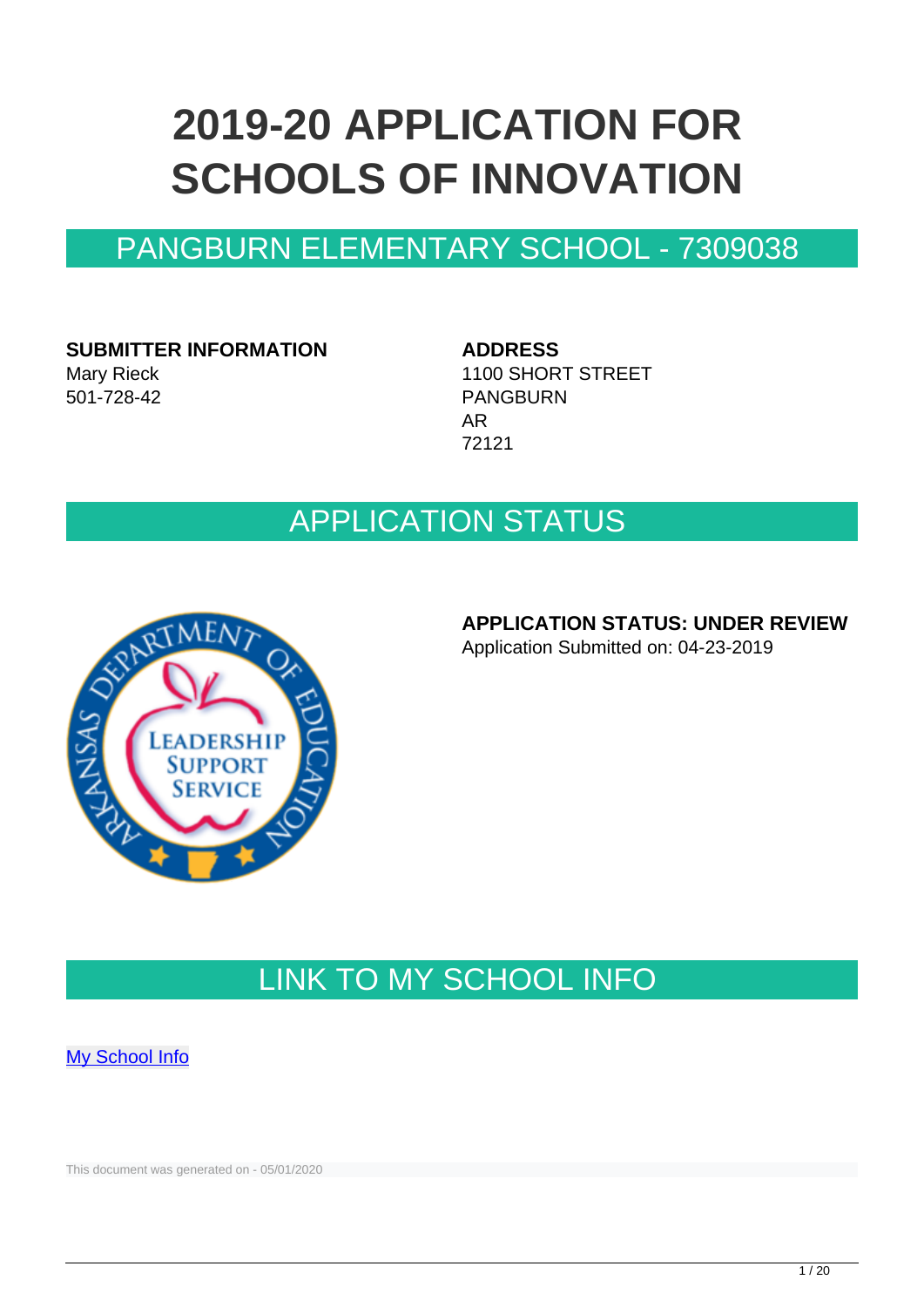### **SECTION 1:** INNOVATION PLANS

#### **Narrative Description of the Innovation Plan**

Pangburn Elementary School is the only elementary school in the rural Pangburn School District. Current enrollment at Pangburn Elementary School is 391 students in grades K-6. Of this population, approximately 57.45% of students qualify for free and reduced lunch. The elementary school population includes 0.3% of students identifying with two or more races, 2.4% of students identifying as Hispanic, and 97.3% of students identifying as Caucasian.

Recent data indicates that a large percentage of students at Pangburn Elementary School are below grade level in both reading and mathematics. On the iStation assessment, 31% of students scored below grade level in kindergarten, 46% of students scored below grade level in first grade, 52% of students scored below grade level in second grade. On the ACT Aspire Summative Assessments given in April of 2018, 40.2% of students in grades 3-6 did not meet the readiness benchmark in mathematics and 61.5% of students in grades 3-6 did not meet the readiness benchmark in reading.

In becoming a school of innovation, we hope to provide our students with a more personalized education, instead of the one-size-fits-all approach. Our plan is to provide students with diverse learning opportunities that will incorporate student voice and choice in order to prepare our students for whatever future they may choose. Our instruction will be designed around each individual learners readiness, as well as each students strengths, needs, and interests. We want our learners to be active participants in setting goals, tracking progress, and determining how learning will be demonstrated. Our students will have the opportunity to show what they know through competency-based assessments rather than tests. According to the article Whats Possible with Personalized Learning?, introducing our students to concepts that are current, relevant and interesting to each individual learner will allow us as teachers to connect with and appreciate our students not only on an academic level, but on a social and emotional level as well. This will open the door to better individualize to their academic and social needs, which in turn will help students to become self-confident, productive, and aware of what it takes to be successful.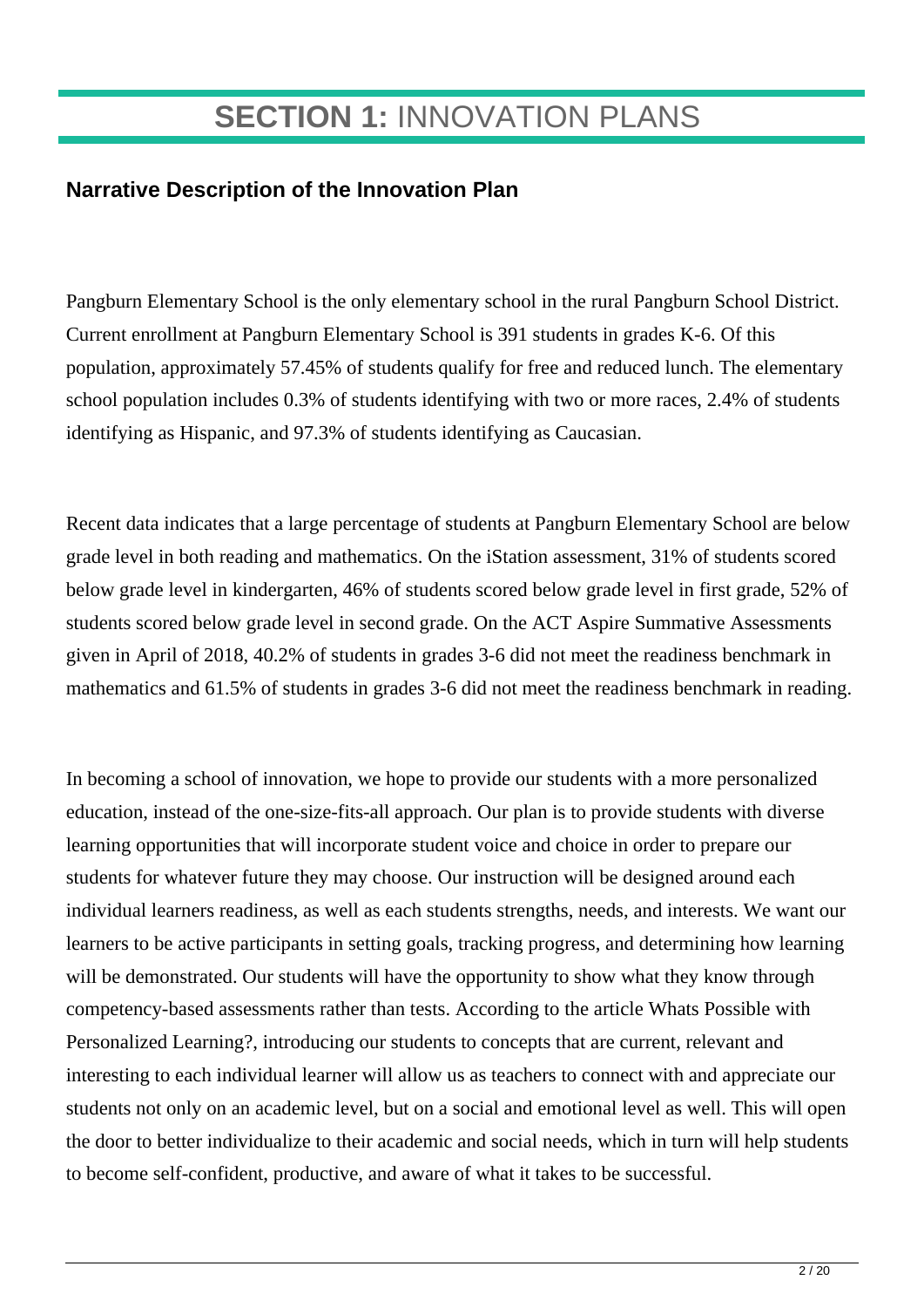Our innovative curricular extension (ICE) classes have been developed to give our students a hands on way to reinforce concepts from the classroom. The students have been given voice and choice on which ICE classes are offered and which classes they participate in. These classes expose our students to things they may not otherwise be exposed to such as: cooking, drama, robotics, game design, student council, and much more. These offer an engaging way for students to apply their learning in a real-world scenario. These classes also provide opportunities for our students to build soft skills. Our students are learning responsibility, teamwork, integrity, how to persevere, as well as many others.

The traditional grading system does not support the personalized learning approach. Therefore, we have already begun to make the transition to a standards-based grading system. Our kindergarten began this process last year. This year, our first grade has made the transition, and our plan is to continue this until all grade levels are using this grading system. In order to truly personalize our students learning, we must better understand what our students know and specifically what they may be struggling with. The traditional grading system failed to do this. Using a standards-based grading system will allow our students to have a better understanding of their progress toward learning goals and will support the process of demonstrating learning in a variety of ways.

To better personalize learning for each of our students, we plan to provide a flexible and blended learning environment for our students. This includes blending the way instruction is delivered, but also includes blending grade levels. By blending grade levels based on the needs of each student for each standard, we will be able to better personalize learning for our students for maximum growth. The students will also have more flexibility in their schedules in order to provide personalized learning time which will also include time for students to work on interests and passion based learning.

In order to support our first goal of developing students who are self-directed and actively participate and grow as learners, we have begun implementing student-led conferences this spring in the third and fourth grades. We saw an increase in parent participation during our spring conferences compared to our conferences in the fall semester. Students were excited to attend and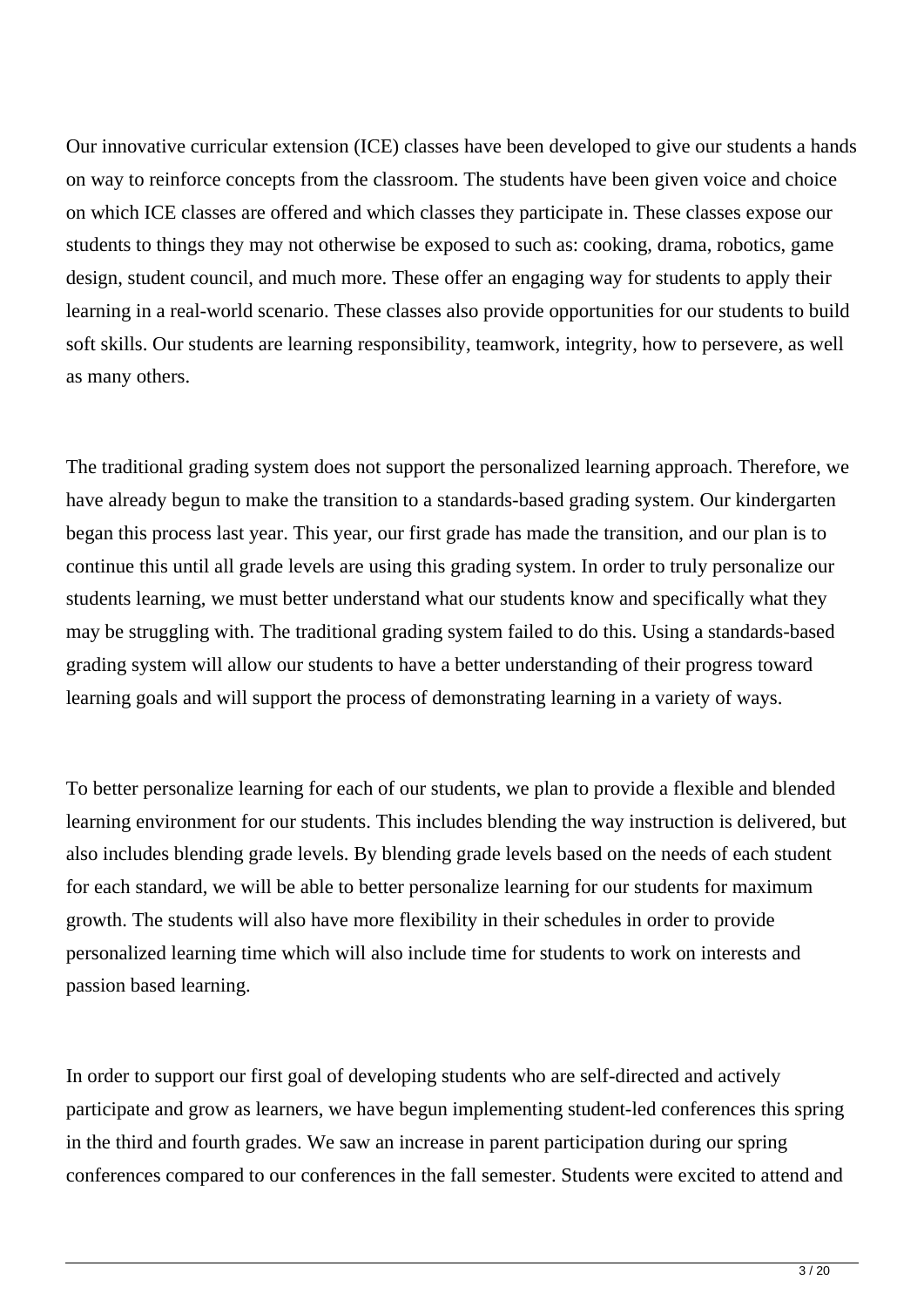have the leadership role in the conference. We received positive feedback from the students parents. Having student-led conferences helps students develop accountability as active participants in their learning. Students are required to reflect on their learning and to communicate their progress to their parents.

Implementing and utilizing learner profiles is another tool that will support our first goal for our students to be self-directed and actively participate and grow as learners. Our learner profiles will begin in kindergarten and follow the students throughout their academic career. Information that will be included in the learner profiles will be student data, academic and personal goals, student interests, student learning styles, and any other information that will help build an individual plan and focus for the student. With the learner profile as a resource, teachers will more efficiently and effectively personalize learning for all students and develop strong student-teacher relationships. The learner profiles will be co-created with the students and teachers and will help in assuring our students take ownership of their learning and are knowledgeable of their academic progress as well as their progress toward and achievement of personal goals.

**Data Entry Date:** 03/11/19 | **Data Modified Date:** 04/23/19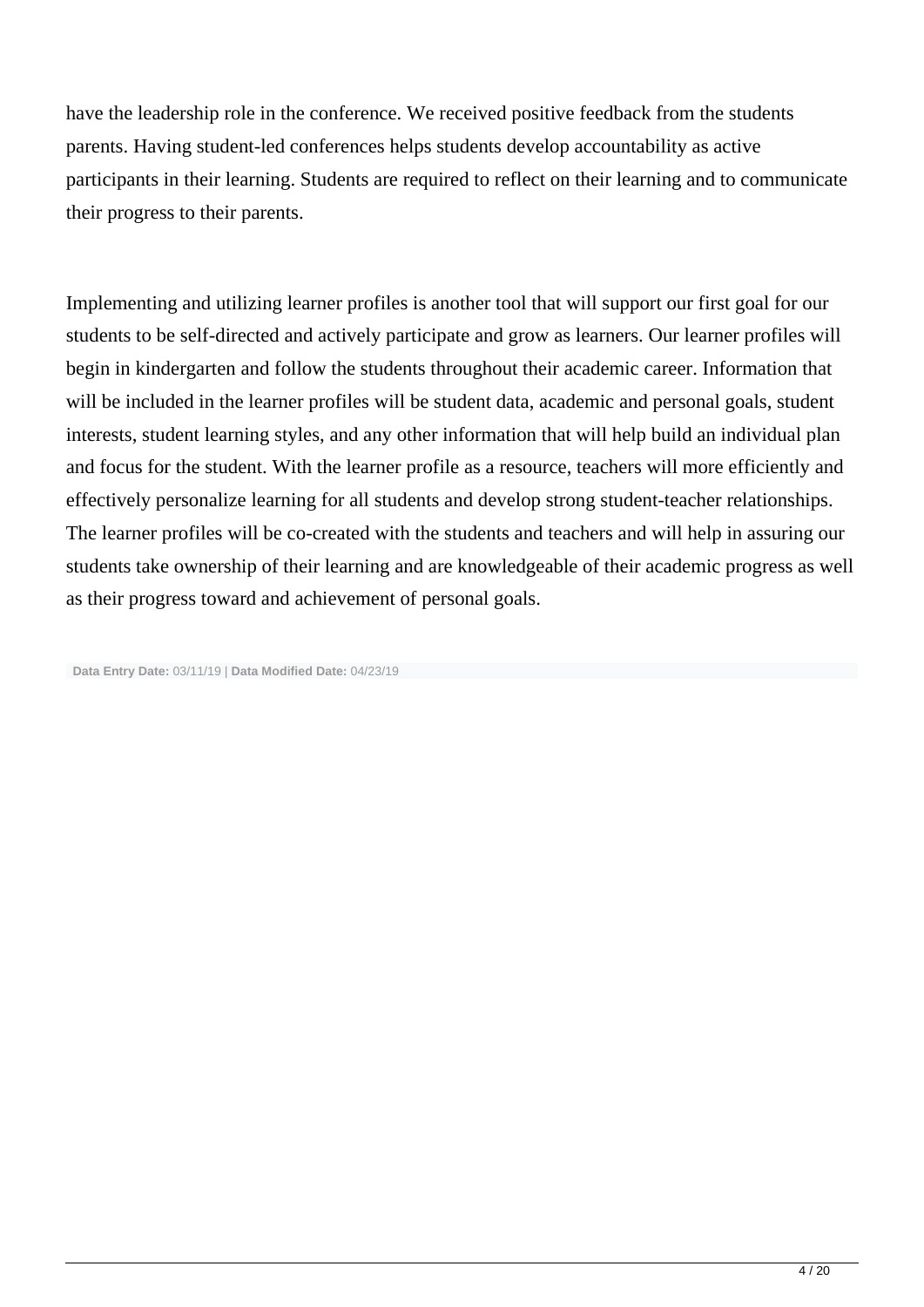## **SECTION 2:** GENERAL QUESTIONS

**Special Conditions ESSA (Check all that apply)**

#### **Supports and service organizations assisting your school.**

Arkansas Department of Education (ADE)

Office of Innovation for Education (OIE)

#### **Link to your School Improvement Plan:**

http://pangburnschools.org/wp-content/uploads/2018/07/Pangburn-Elementary-School-Improvement-Plan.pdf

**Data Entry Date:** 01/29/19 | **Data Modified Date:** 02/20/19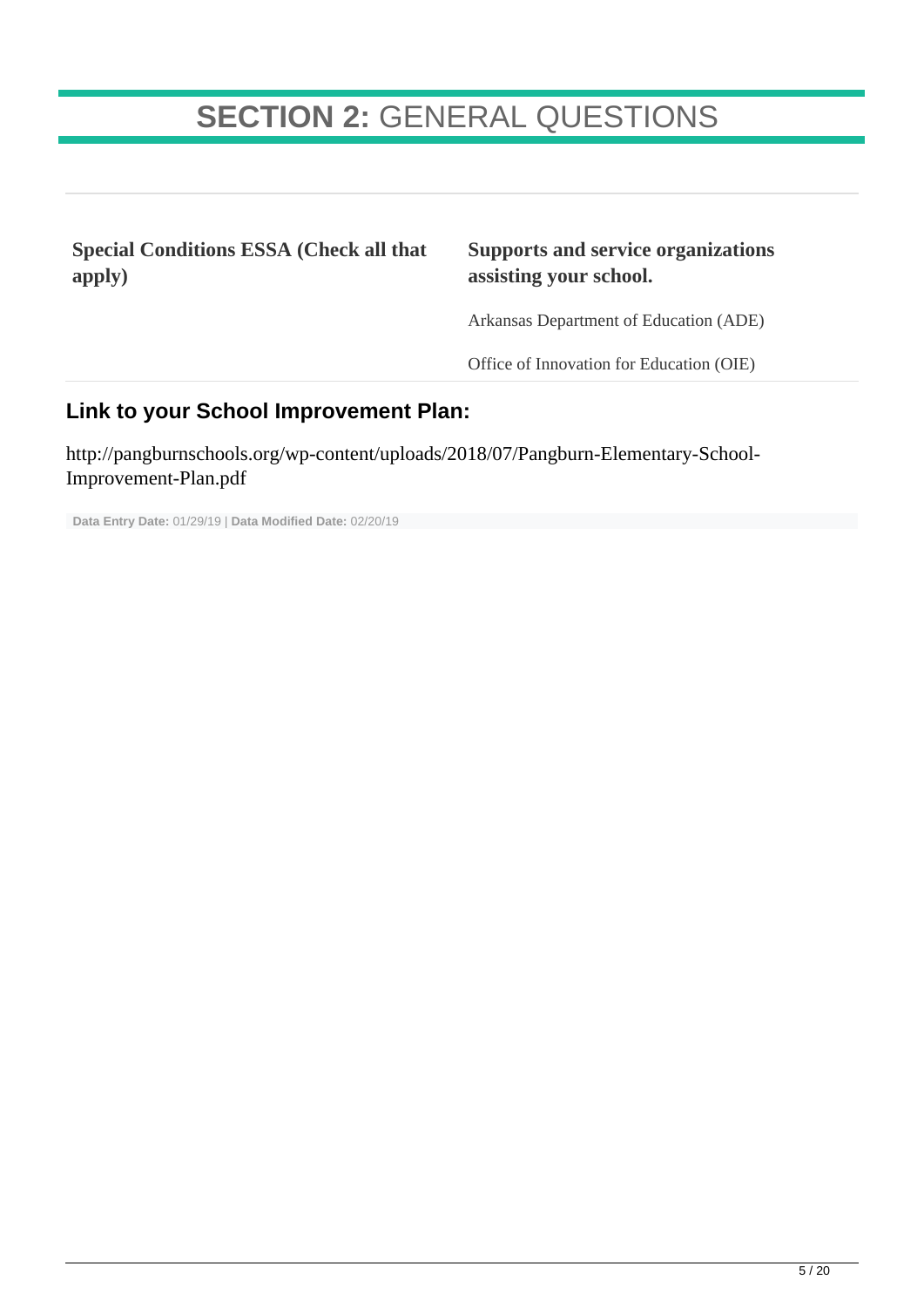### **Exploring and Learning**

We encourage you to work in this section before completing the School of Innovation Plan and Goals. The primary purpose of Exploring and Learning is to build the capacity of stakeholders for the work of innovation up to the submission of the application on April 23, 2019.

| Meeting<br>Date              | Meeting<br>Purpose                                                                                                                                                                                                                                                 | Focus<br>Audience<br>& Number<br>Attended | <b>Meeting Outcome/Planned</b><br><b>Next Steps</b>                                                                                                                                                                                                                                                                                                                                                                                                                                                                                                                                                                                                                                                                                                                                                                                                                                                                                                       |
|------------------------------|--------------------------------------------------------------------------------------------------------------------------------------------------------------------------------------------------------------------------------------------------------------------|-------------------------------------------|-----------------------------------------------------------------------------------------------------------------------------------------------------------------------------------------------------------------------------------------------------------------------------------------------------------------------------------------------------------------------------------------------------------------------------------------------------------------------------------------------------------------------------------------------------------------------------------------------------------------------------------------------------------------------------------------------------------------------------------------------------------------------------------------------------------------------------------------------------------------------------------------------------------------------------------------------------------|
| $03/11/2019$ -<br>03/12/2019 | School visits were made<br>to Eminence, Kentucky<br>and Western Wayne,<br>Indiana to gain<br>knowledge of innovative<br>ideas beyond Arkansas<br>practices.                                                                                                        | Teacher<br>(Number<br>Attended: 6)        | New strategies and ideas were gleaned while<br>visiting these schools. Teachers shared what they<br>had learned with other staff members and<br>discussions were had about how these ideas might<br>be effectively implemented at PES.                                                                                                                                                                                                                                                                                                                                                                                                                                                                                                                                                                                                                                                                                                                    |
| $03/07/2019$ -<br>03/07/2019 | <b>SOI</b> Council Meeting<br>was held to share where<br>PES is in the application<br>process, to share<br>implementation of<br>educational innovations<br>and gain feedback of<br>those already in place.<br>Other ideas and<br>resources were also<br>discussed. | Other<br>(Number<br>Attended: 10)         | Staff and students shared the purpose and practice<br>of the Innovative Curricular Extension (ICE)<br>classes and gained feedback from the parents and<br>others on the effectiveness of these. Teachers<br>discussed the implementation process currently<br>taking place for the T.I.G.E.R. cards. They also<br>shared the purpose of the cards to encourage<br>positive behaviors, allow students voice and<br>accountability for character growth, and encourage<br>goal setting and achievement. Finally learner<br>profiles were discussed for implementation in the<br>future. Teachers also sought feedback on these<br>from the council.<br>ICE classes will continue to be implemented.<br>T.I.G.E.R cards will continue to be adjusted to best<br>serve PES students and teachers. More<br>information on learner profiles will continue to be<br>gained and preparations for implementation will be<br>made.<br>Number attended: More than 25 |
| $03/07/2019$ -<br>03/07/2019 | Meeting with K-2<br>teachers to begin<br>conversations about<br>implementation of                                                                                                                                                                                  | Teacher<br>(Number<br>Attended: 10)       | Discussions were had about what innovation might<br>look like at K-2. Teachers examined exemplars<br>from Eminance Elementary School and teachers<br>chose 1-2 that they'd like to know more about and                                                                                                                                                                                                                                                                                                                                                                                                                                                                                                                                                                                                                                                                                                                                                    |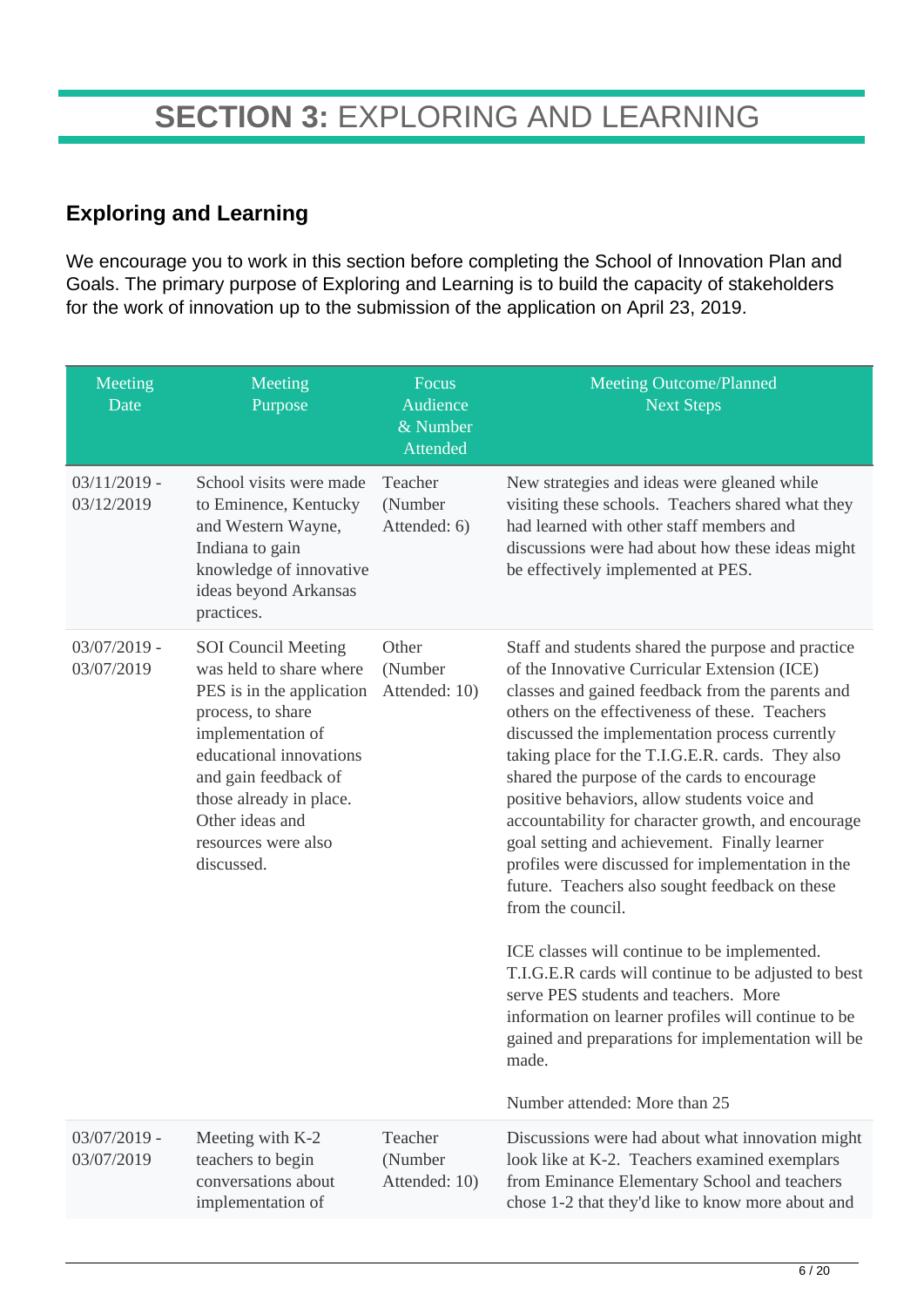| Meeting<br>Date              | Meeting<br>Purpose                                                                                                                                                                                                            | Focus<br>Audience<br>& Number<br>Attended           | <b>Meeting Outcome/Planned</b><br><b>Next Steps</b>                                                                                                                                                                                                                                                                                                                                                                                                                                                                              |
|------------------------------|-------------------------------------------------------------------------------------------------------------------------------------------------------------------------------------------------------------------------------|-----------------------------------------------------|----------------------------------------------------------------------------------------------------------------------------------------------------------------------------------------------------------------------------------------------------------------------------------------------------------------------------------------------------------------------------------------------------------------------------------------------------------------------------------------------------------------------------------|
|                              | innovative practices.                                                                                                                                                                                                         |                                                     | possibly implement next year.<br>Conversations will continue. K-2 teachers will<br>begin to brainstorm some ideas for and thoughts<br>about innovation.                                                                                                                                                                                                                                                                                                                                                                          |
| $02/20/2019$ -<br>02/20/2019 | SOI Meeting at Arch<br><b>Ford Educational</b><br>Service Cooperative was<br>held to allow school<br>districts to determine<br>progress in the<br>application process and<br>receive help in<br>completion of<br>application. | Teacher<br>(Number<br>Attended: 4)                  | After reviewing each section of the PES SOI<br>application, attendees determined what work was<br>needed to complete each section. ADE also<br>offered feedback and assistance to determine<br>waivers needed, etc. Time was also spent writing<br>goals and outcomes. This work will be continued<br>and completed.                                                                                                                                                                                                             |
| $02/19/2019$ -<br>02/19/2019 | Staff meeting to share<br>information                                                                                                                                                                                         | Teacher<br>(Number<br>Attended: More<br>than $25$ ) | Staff was informed on the progress that has been<br>made in the SOI process. Also, information was<br>shared with the staff about the school visits to Holt<br>Middle School and Pea Ridge School District and<br>what has been implemented in the third and fourth<br>grades at this point.                                                                                                                                                                                                                                     |
| $02/12/2019$ -<br>02/12/2019 | Implemented T.I.G.E.R.<br>cards, allowing students<br>voice and accountability<br>for character focus and<br>growth.                                                                                                          | Student<br>(Number<br>Attended: More<br>than $25$ ) | Teachers worked with 3rd and 4th grade students<br>to discuss and determine needed behaviors to<br>become successful students that can take on tasks<br>and responsibilities independently. Students will<br>individually determine their own level of<br>accountability and responsibility, justifying with<br>evidence in a written piece. Allowing students<br>voice and accountability for character growth, they<br>will set personal goals to achieve over the course of<br>the semester.<br>Number attended: More than 25 |
| $02/06/2019$ -<br>02/07/2019 | School visits to gain<br>better vision of a SOI<br>fully implemented                                                                                                                                                          | Teacher<br>(Number<br>Attended: 10)                 | Staff had the opportunity to visit Holt Middle<br>School and Pea Ridge School District to gain<br>insight, ideas, and a better understanding of what<br>our next steps may be. Our next steps are to share<br>the information we gathered from our school visits<br>with the rest of the staff and to develop a more<br>focused plan for the upcoming school year.                                                                                                                                                               |
| $01/31/2019$ -<br>01/31/2019 | Students led conferences Parent<br>at grades $3 & 4$ were<br>planned for and held to                                                                                                                                          | (Number<br>Attended: More                           | Students previously set goals and have worked to<br>achieve those goals. They prepared for and shared<br>growth with their families. Students will                                                                                                                                                                                                                                                                                                                                                                               |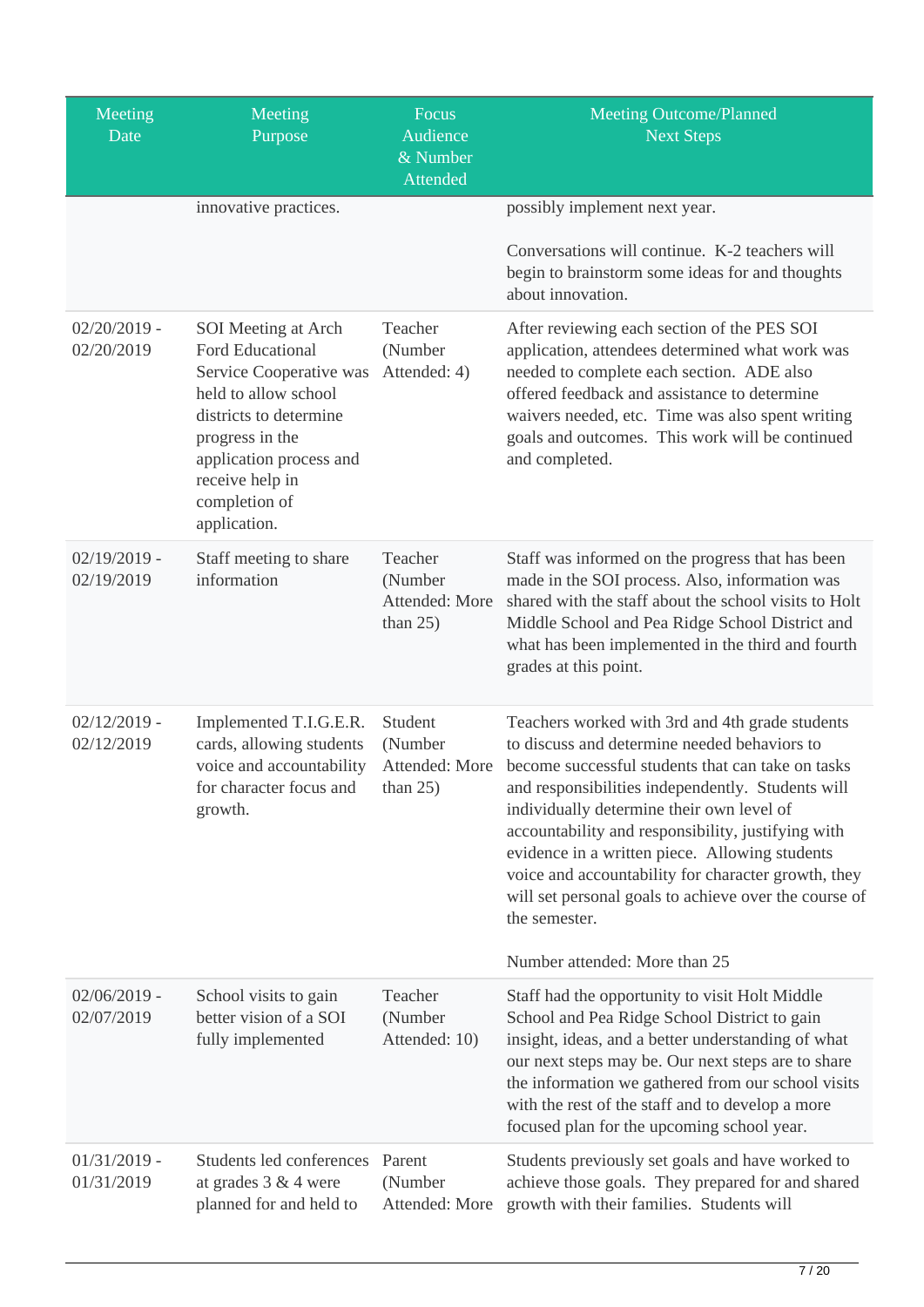| Meeting<br>Date              | Meeting<br>Purpose                                                                                   | Focus<br>Audience<br>& Number<br>Attended                 | <b>Meeting Outcome/Planned</b><br><b>Next Steps</b>                                                                                                                                                                                                                                                                                                                                                                                                                                                                                                                                        |
|------------------------------|------------------------------------------------------------------------------------------------------|-----------------------------------------------------------|--------------------------------------------------------------------------------------------------------------------------------------------------------------------------------------------------------------------------------------------------------------------------------------------------------------------------------------------------------------------------------------------------------------------------------------------------------------------------------------------------------------------------------------------------------------------------------------------|
|                              | allow students to take<br>responsibility and show<br>accountability for their                        | than $25$ )                                               | continually update their data portfolios and set new<br>goals as needed.                                                                                                                                                                                                                                                                                                                                                                                                                                                                                                                   |
|                              | learning and growth.                                                                                 |                                                           | Number attended: More than 25                                                                                                                                                                                                                                                                                                                                                                                                                                                                                                                                                              |
| $01/11/2019$ -<br>01/11/2019 | Visit with Marsha Hash<br>and Carolyn Farrell at<br><b>PES</b>                                       | Teacher<br>(Number<br>Attended: 7)                        | Worked on SOI application (sections 6-7) with<br>leadership team, Marsha and Carolyn to ensure a<br>vision and mission based SOI application with an<br>aligned implementation plan that best supports all<br>learner needs (both adults and children). Marsha<br>and Carolyn guided our leadership team (principal<br>and key teachers) through the process of creating<br>goals tied to our Theory of Action and vision.                                                                                                                                                                 |
| $11/26/2018 -$<br>11/26/2018 | The purpose of the<br>meeting was to obtain<br>board approval for<br>applying for SOI.               | <b>School Board</b><br>Member<br>(Number<br>Attended: 19) | The school board approved the request for the<br>elementary school to apply for SOI.                                                                                                                                                                                                                                                                                                                                                                                                                                                                                                       |
| $11/12/2018$ -<br>11/12/2018 | Parent meeting to share<br>information and select<br>parent representative for<br><b>SOI</b> Council | Parent<br>(Number<br>Attended: 10)                        | Parents were informed of plans for becoming a<br>School of Innovation. We shared what steps have<br>already been taken and next steps. Parents voiced<br>concerns. Parent representatives were elected for<br>the SOI council.                                                                                                                                                                                                                                                                                                                                                             |
| $11/07/2018$ -<br>11/07/2018 | Staff meeting to share<br>information and select<br>staff SOI Council<br>members                     | Teacher<br>(Number<br>Attended: 10)                       | We informed staff of plans for becoming a School<br>of Innovation. We shared what steps have already<br>been taken and next steps. Questions were<br>answered for more clarification. Staff<br>representatives were elected for the SOI council.                                                                                                                                                                                                                                                                                                                                           |
| $10/25/2018$ -<br>10/25/2018 | The Innovator's Mindset<br>books distributed for<br>book study                                       | Teacher<br>(Number<br>Attended: 10)                       | A book study will begin and one chapter will be<br>discussed each time we have a working lunch<br>every other week on Thursdays.                                                                                                                                                                                                                                                                                                                                                                                                                                                           |
| $10/18/2018$ -<br>10/18/2018 | The purpose of the<br>meeting is to learn how<br>to apply for the School<br>of Innovation.           | School<br>Adminstrator<br>(Number<br>Attended: 2)         | First we will elect our school of innovation council<br>and begin holding periodic meetings with teachers<br>at the 3rd and 4th grade levels. Next we will<br>conduct a meeting to inform staff of desire to<br>become a school of innovation, working to achieve<br>a minimum of 60% approval of staff members to<br>move forward. Once we have the required approval<br>vote, we will submit the school of innovation plan<br>to the Pangburn Public School board of education<br>for approval. We will then begin and continue the<br>application process for the school of innovation. |
| $10/04/2018$ -<br>10/04/2018 | Visit with Crystal<br>Beshears at PES to<br>outline path and purpose                                 | Teacher<br>(Number<br>Attended: 10)                       | We received more direction and purpose for<br>moving forward in becoming a School of<br>Innovation. Our next steps were outlined. We                                                                                                                                                                                                                                                                                                                                                                                                                                                       |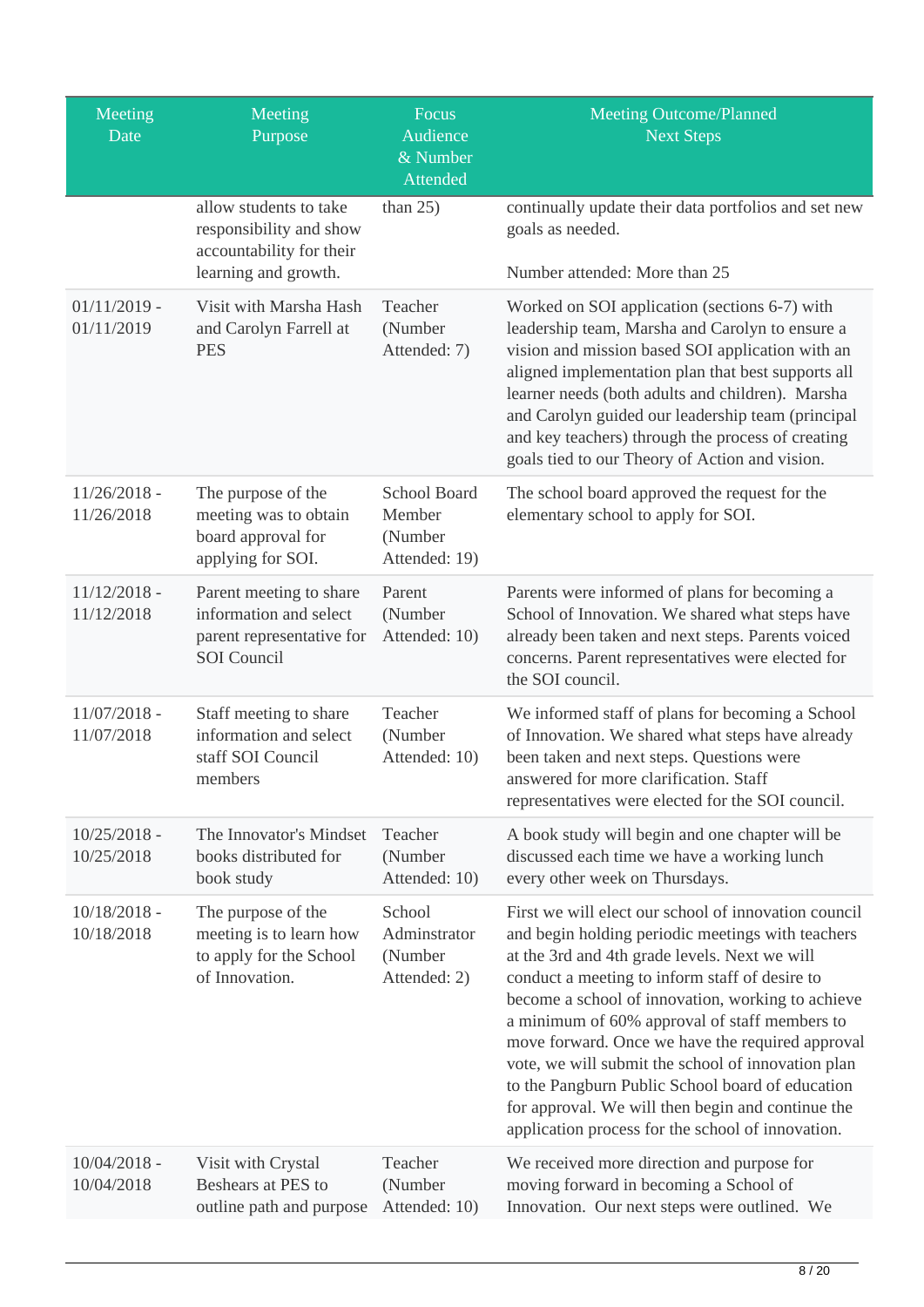| Meeting<br>Date              | Meeting<br>Purpose                                                                                                                                                                       | Focus<br>Audience<br>& Number<br>Attended           | <b>Meeting Outcome/Planned</b><br><b>Next Steps</b>                                                                                                                                                                                                 |
|------------------------------|------------------------------------------------------------------------------------------------------------------------------------------------------------------------------------------|-----------------------------------------------------|-----------------------------------------------------------------------------------------------------------------------------------------------------------------------------------------------------------------------------------------------------|
|                              | for process of becoming<br>a SOI.                                                                                                                                                        |                                                     | narrowed ideas & determined needs in facilities.                                                                                                                                                                                                    |
| $09/27/2018 -$<br>09/28/2018 | <b>Innovation Summit was</b><br>attended to gain better<br>understanding and<br>vision for SOI.                                                                                          | Teacher<br>(Number<br>Attended: 10)                 | Gained ideas and understanding                                                                                                                                                                                                                      |
| $08/09/2018 -$<br>08/09/2018 | Three hour professional<br>development address by<br>Buddy Berry for all staff<br>members at PPS to<br>provide motivation for<br>K-12 continuing to<br>become a school of<br>innovation. | Teacher<br>(Number<br>Attended: More<br>than $25$ ) | Gained focus/vision for becoming SOI<br>Learn options/ideas for innovation that will most<br>benefit PES students; visit schools of innovation                                                                                                      |
| $05/18/2018 -$<br>05/18/2018 | Meeting with Crystal<br>Beshears to determine<br>current mindset and<br>needs and provide<br>reasoning for continuing<br>movement toward SOI.                                            | Teacher<br>(Number<br>Attended: 10)                 | Discussions with the 3rd and 4th grade teachers<br>and administration were conducted to encourage<br>and motivate them to continue movement toward<br>innovation. We also brainstormed needs and ideas<br>for becoming a SOI based on current data. |
| $09/26/2017 -$<br>09/27/2017 | Current 4th grade<br>teachers attended the<br><b>Innovation Summit</b>                                                                                                                   | Teacher<br>(Number<br>Attended: 10)                 | Gained a greater understanding of a School of<br>Innovation purpose, ideas and possible outcomes at<br>the elementary level                                                                                                                         |

**Data Entry Date:** 03/13/19 | **Data Modified Date:** 03/13/19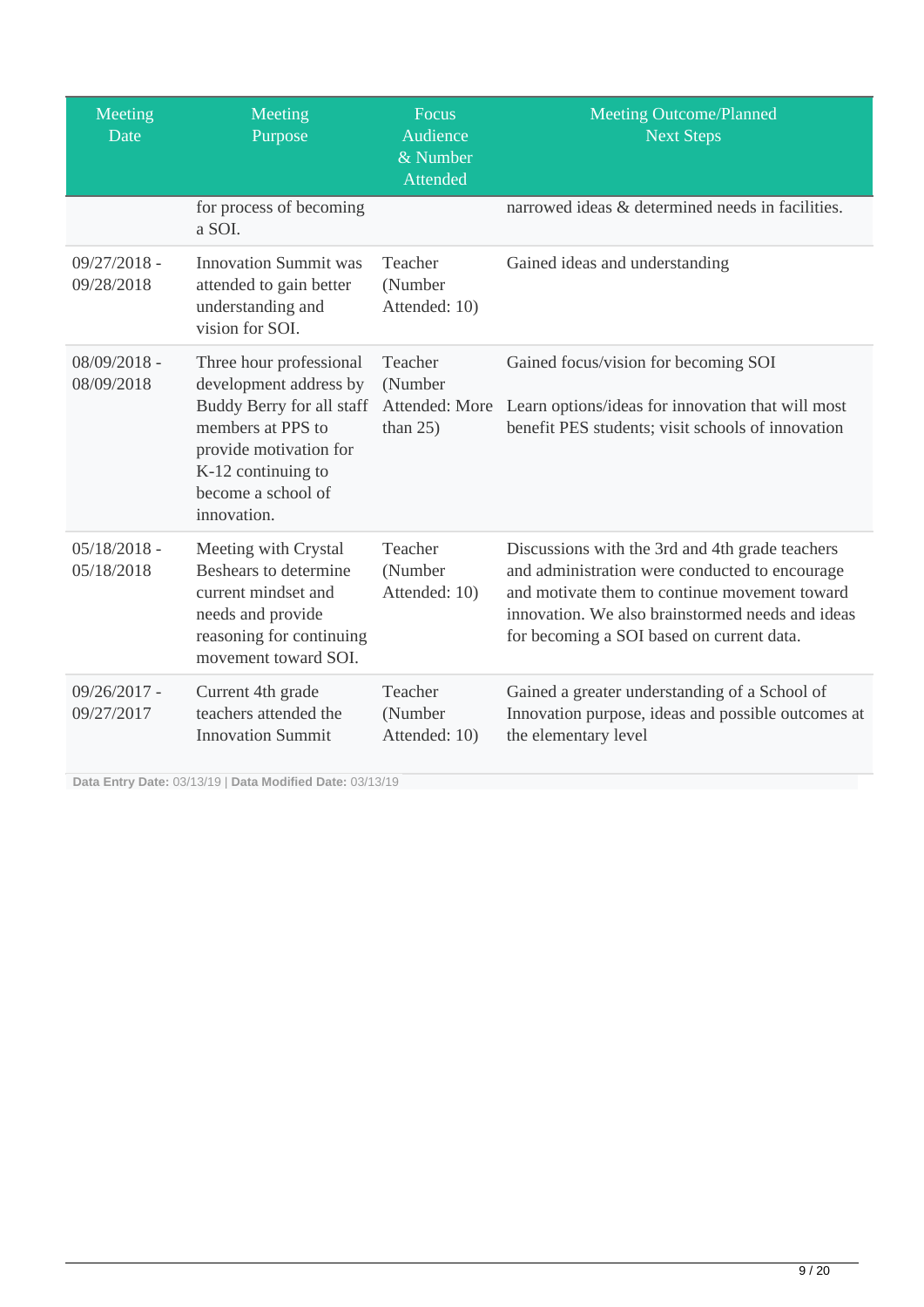## **SECTION 4:** COUNCIL OF INNOVATION

#### **Council of Innovation**

The Council of Innovation is composed of a representative group of teachers, classified employees, the building principal or designee, parents, community members, minimum of two (2) students and minority membership in schools with ten percent (10%) or greater minority student population. The council shall generate innovative ideas and proposals and seek diverse ideas from other stakeholders to determine the content of the plan that will be voted on by the school employees.

#### **Minority Representation:** 7.14%

| Name of<br>council member | Representative<br>group       | Council<br>Position       | Minority       | Date<br>Elected |
|---------------------------|-------------------------------|---------------------------|----------------|-----------------|
| Ella Henry                | Student                       | Student                   | N <sub>o</sub> | 02/28/2019      |
| Mikel McCord              | <b>School Board</b><br>Member | School Board<br>President | N <sub>o</sub> | 11/29/2018      |
| David Wilson              | Community<br>Member           | Community<br>Member       | N <sub>o</sub> | 11/15/2018      |
| <b>Todd Ramsey</b>        | Community<br>Member           | Community<br>Member       | N <sub>o</sub> | 11/15/2018      |
| <b>Brody Roberts</b>      | Student                       | Student                   | N <sub>o</sub> | 11/15/2018      |
| Shawny Jackson-<br>moved  | Student                       | Student                   | Yes            | 11/15/2018      |
| <b>Lillie Barry</b>       | Student                       | Student                   | N <sub>o</sub> | 11/15/2018      |
| Juan C. Vasquez           | Parent                        | Parent                    | Yes            | 11/12/2018      |
| Jennifer Herrera          | Parent                        | Parent                    | N <sub>o</sub> | 11/12/2018      |
| <b>Branden Henry</b>      | Parent                        | Parent                    | N <sub>o</sub> | 11/12/2018      |
| <b>Emily Curl</b>         | Parent                        | Parent                    | No             | 11/12/2018      |
| Doss Burleson             | Parent                        | Parent                    | N <sub>o</sub> | 11/12/2018      |
| <b>Autumn Yancey</b>      | <b>Certified Staff</b>        | <b>Certified Staff</b>    | N <sub>o</sub> | 11/07/2018      |
| Amanda Wyman              | <b>Classified Staff</b>       | <b>Classified Staff</b>   | N <sub>o</sub> | 11/07/2018      |
| Lynne Wilkerson           | <b>Classified Staff</b>       | <b>Classified Staff</b>   | N <sub>o</sub> | 11/07/2018      |
| <b>Theresa Ramsey</b>     | Teacher                       | Teacher                   | N <sub>o</sub> | 11/07/2018      |
| Lou Knapp                 | <b>Classified Staff</b>       | <b>Classified Staff</b>   | N <sub>o</sub> | 11/07/2018      |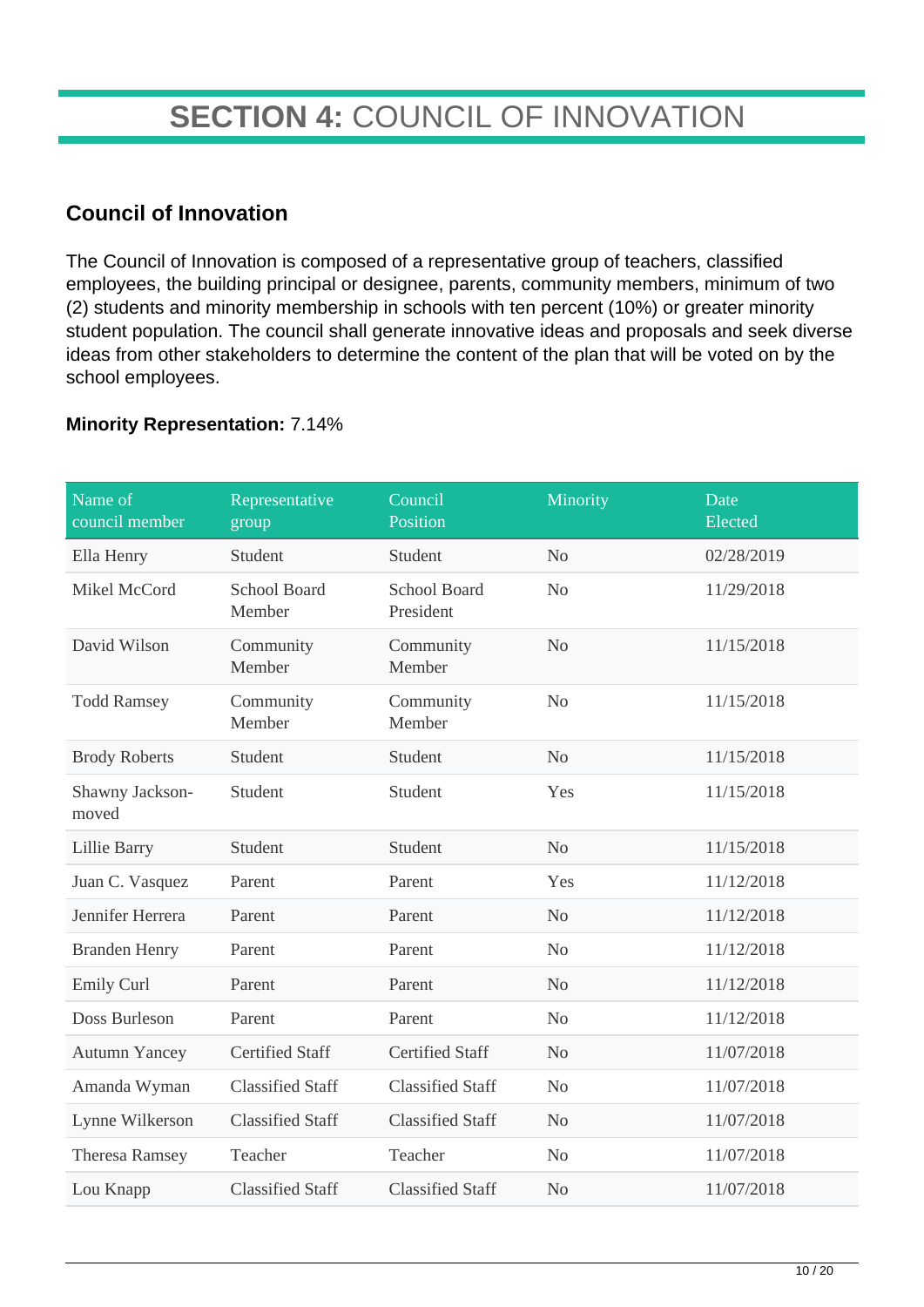| Name of<br>council member                                                                                                                                   | Representative<br>group            | Council<br>Position     | Minority       | Date<br>Elected |
|-------------------------------------------------------------------------------------------------------------------------------------------------------------|------------------------------------|-------------------------|----------------|-----------------|
| Stephanie Jones                                                                                                                                             | <b>Classified Staff</b>            | <b>Classified Staff</b> | N <sub>0</sub> | 11/07/2018      |
| Ashley Holleman                                                                                                                                             | Teacher                            | Teacher                 | N <sub>o</sub> | 11/07/2018      |
| Renee Henry                                                                                                                                                 | Teacher                            | Teacher                 | N <sub>0</sub> | 11/07/2018      |
| <b>Tiffany Hale</b>                                                                                                                                         | Teacher                            | Teacher                 | N <sub>0</sub> | 11/07/2018      |
| Samantha<br>Whitehead                                                                                                                                       | Teacher                            | Teacher                 | N <sub>o</sub> | 10/25/2018      |
| Darliss Treat                                                                                                                                               | Teacher                            | Teacher                 | N <sub>o</sub> | 10/25/2018      |
| <b>Susan Ramsey</b>                                                                                                                                         | Teacher                            | Teacher                 | N <sub>o</sub> | 10/25/2018      |
| Missey Holloway                                                                                                                                             | Teacher                            | Teacher                 | N <sub>0</sub> | 10/25/2018      |
| Lori Flint                                                                                                                                                  | Teacher                            | Teacher                 | N <sub>o</sub> | 10/25/2018      |
| Melissa Allen                                                                                                                                               | Teacher                            | Teacher                 | N <sub>o</sub> | 10/25/2018      |
| Mary Rieck<br>$D_{n+1}$ , $D_{n+1}$ , $D_{n+2}$ , $D_{n+1}$ , $D_{n+1}$ , $D_{n+1}$ , $D_{n+1}$ , $D_{n+1}$ , $D_{n+1}$ , $D_{n+1}$ , $D_{n+1}$ , $D_{n+1}$ | School Administrator Administrator |                         | N <sub>o</sub> | 10/25/2018      |

**Data Entry Date:** 03/11/19 | **Data Modified Date:** 03/11/19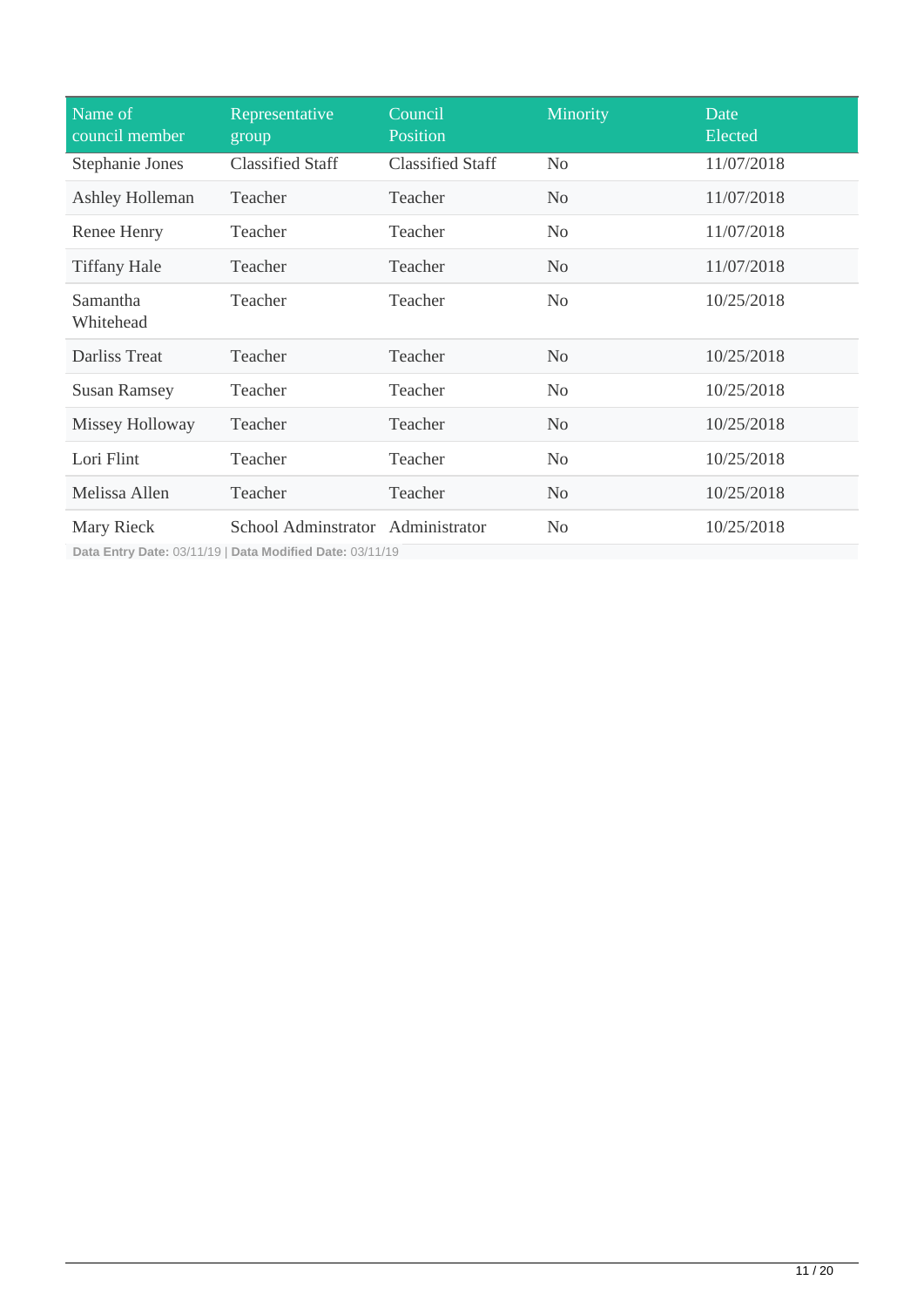## **SECTION 5:** VISION AND MISSION

#### **The school's Vision statement**

Inspire change together!

#### **The school's Mission statement**

All students are expected to learn, create, achieve, and succeed in education, community, and life. As educators, we should strive to motivate, encourage, and inspire young people to overcome obstacles and achieve lifelong goals.

**Vision & Misson are:**

Revisited without changes

**Data Entry Date:** 03/11/19 | **Data Modified Date:** 03/11/19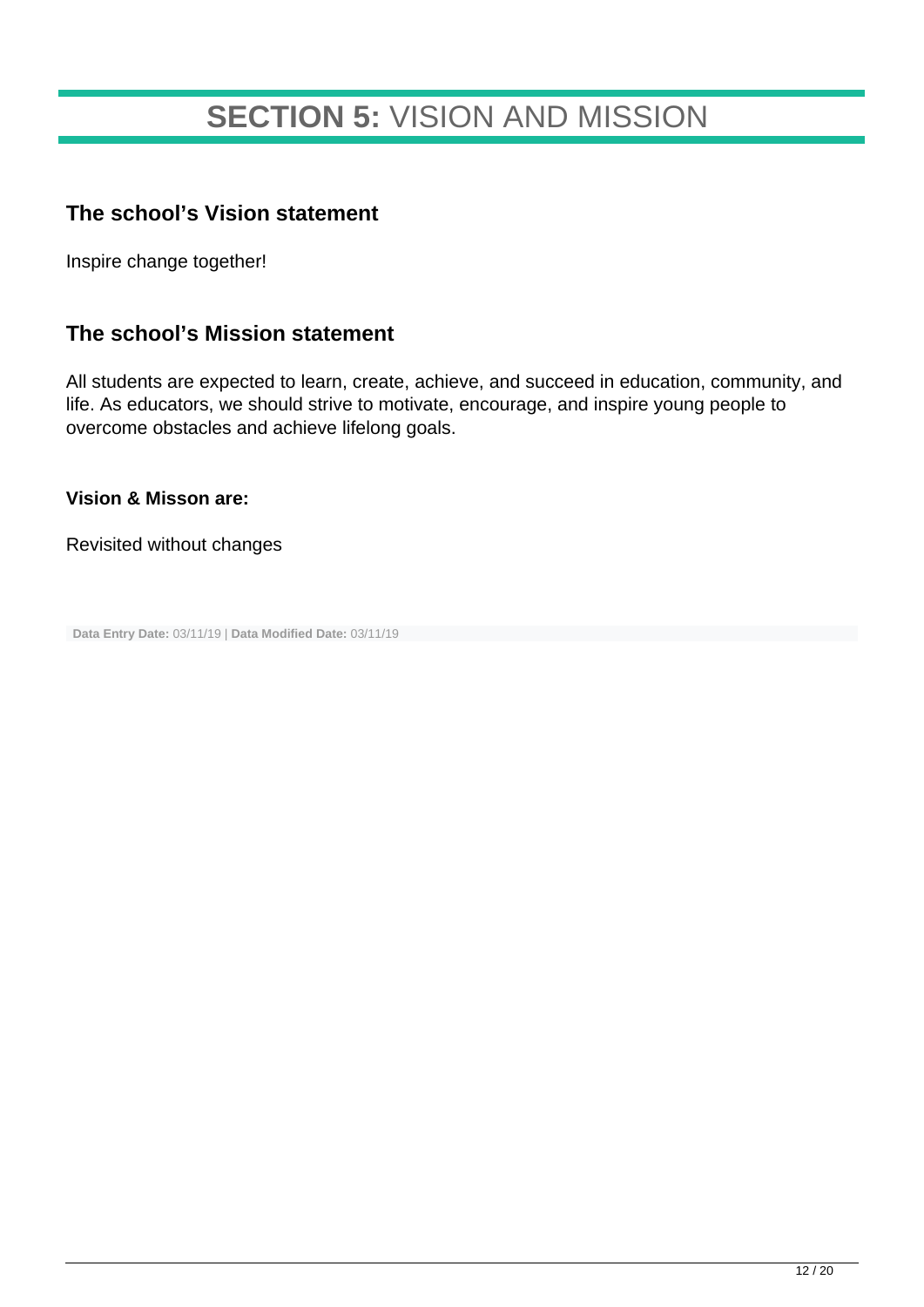## **SECTION 5:** TIMELINE OF WORK

### **Timeline of work:**

| Date       | Vision & Mission Work                                                                                                                                           | <b>Stakeholders Involved</b>                                                                                                                                    |
|------------|-----------------------------------------------------------------------------------------------------------------------------------------------------------------|-----------------------------------------------------------------------------------------------------------------------------------------------------------------|
| 07/01/2019 | This summer K-12 staff will collaborate<br>together to edit/create a vision that exemplifies<br>the aim and purpose of Pangburn School's staff<br>and students. | This summer K-12 staff will collaborate<br>together to edit/create a vision that exemplifies<br>the aim and purpose of Pangburn School's staff<br>and students. |
| 03/05/2019 | Brainstormed vision ideas "Inspire change"<br>together!"                                                                                                        | Brainstormed vision ideas "Inspire change"<br>together!"                                                                                                        |

**Data Entry Date:** 03/13/19 | **Data Modified Date:** 03/13/19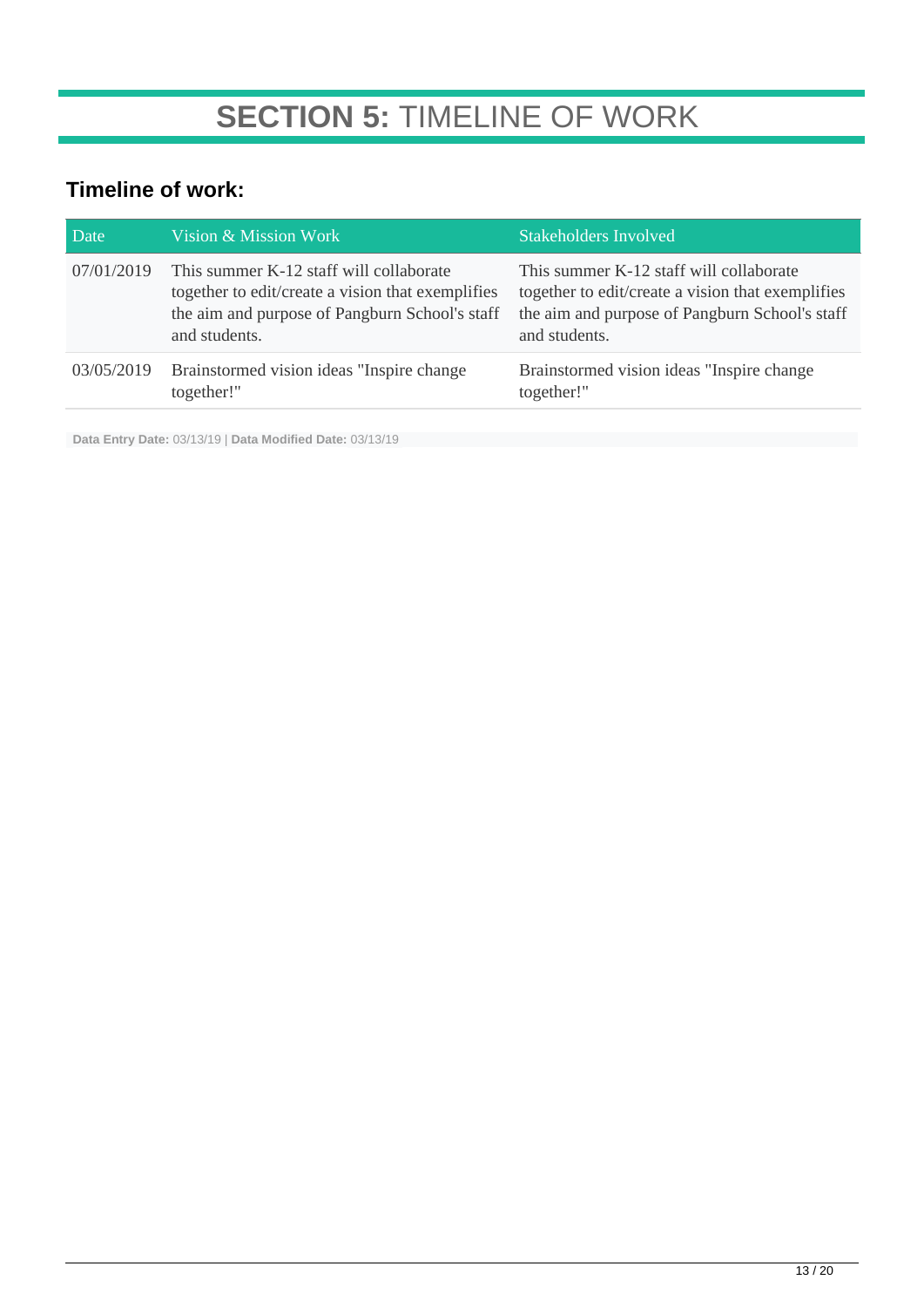## **SECTION 6:** GOALS AND ANTICIPATED OUTCOMES

#### **Goals and Anticipated Outcomes**

These may include, but are not limited to, the following goals outlined in **AR Code § 6-15-2803** (2016)

#### Goal 1:

All Pangburn Elementary School students will increase self-directed behaviors leading them to actively participate (engage) in their learning.

#### Goal 2:

Pangburn Elementary School will increase student achievement and growth for all students in literacy.

#### Goal 3:

Pangburn Elementary School will improve all learners' social and emotional skills and support physical needs.

**Data Entry Date:** 02/20/19 | **Data Modified Date:** 04/23/19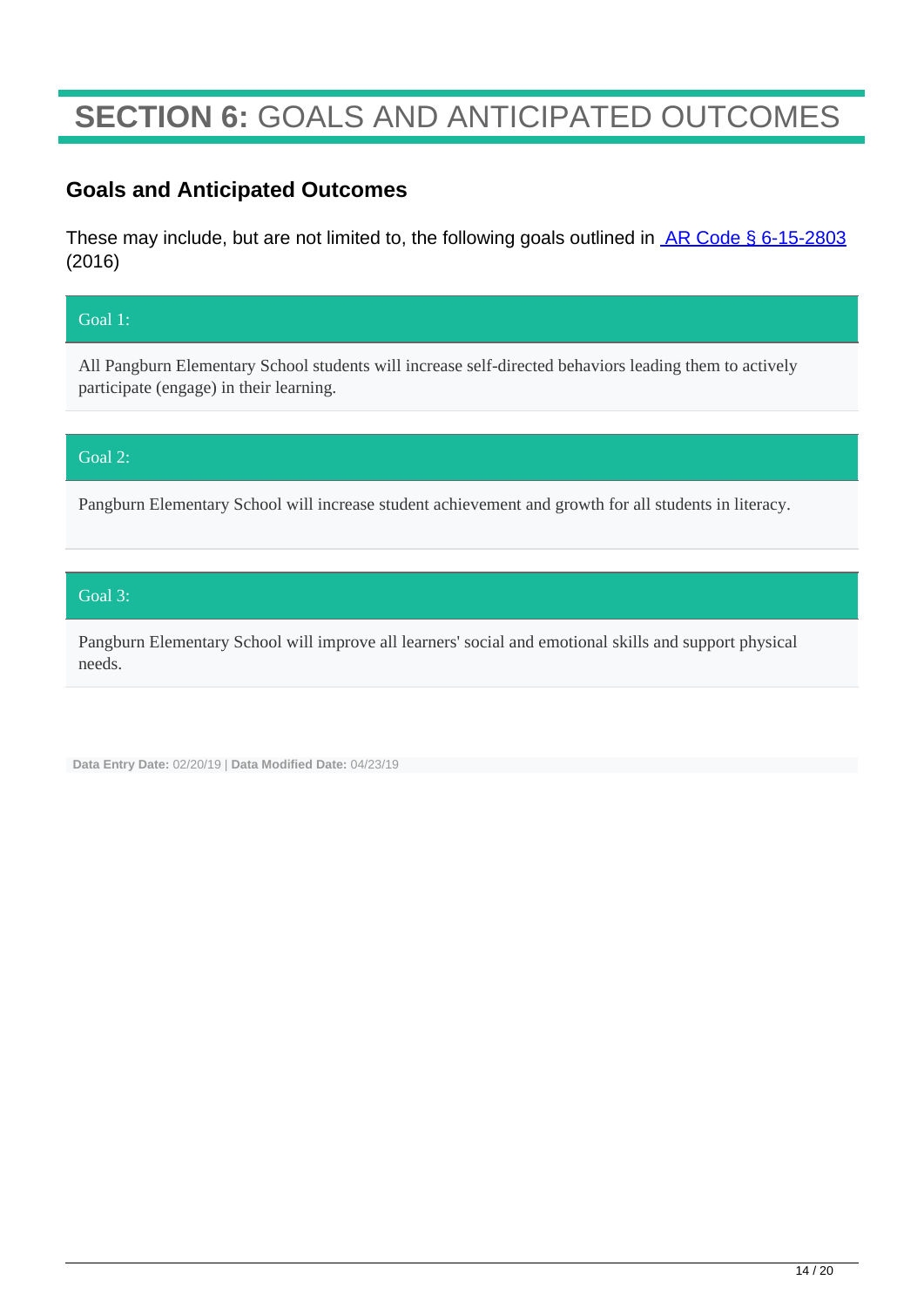## **SECTION 7:** THEORY OF ACTION TO ACHIEVE INNOVATION GOALS - INNOVATION PLAN

### **Theory of Action to Achieve Innovation Goals: Innovation Plan**

Please connect the SOI goals to the innovations,performance targets, timeline, and waivers needed for implementation. Note: limit the response to no more than five (5) goals. Complete Theory of Action for each goal.

| Goal 1   All Pangburn Elementary School students will increase self-directed behaviors leading them to<br>actively participate (engage) in their learning. |                                                                                                                                                                                                                                                                                                   |  |
|------------------------------------------------------------------------------------------------------------------------------------------------------------|---------------------------------------------------------------------------------------------------------------------------------------------------------------------------------------------------------------------------------------------------------------------------------------------------|--|
| Output/Actions<br>(innovation strategy)                                                                                                                    | If we provide personalized learning, innovative curricular extension activities in a<br>flexible environment, and explicitly model and support a culture of self-directedness                                                                                                                     |  |
| <b>Expected Short Term</b><br>Outcome                                                                                                                      | students will increase self-directed behavior and actively participate in their learning<br>by setting academic and personal goals as a part of their learner profile (student<br>success plan), tracking their own progress, and demonstrating their learning.                                   |  |
| Interim Performance<br>Target with expected<br>change                                                                                                      | and this will decrease chronic absenteeism by 50% and will decrease student<br>disciplinary office referrals by 50%                                                                                                                                                                               |  |
| Data/Instrument                                                                                                                                            | which will be measured by data from eSchool, learner profile entries (especially goal<br>setting and reflection), student-led conferences (reflections and surveys with<br>students, parents, and teachers) classroom observations and reflections of students<br>and teachers, and student work. |  |
| Date<br>(by when)                                                                                                                                          | 12/20/2019                                                                                                                                                                                                                                                                                        |  |
| Materials/Resources<br>needed                                                                                                                              |                                                                                                                                                                                                                                                                                                   |  |
| Waiver Needed?                                                                                                                                             | No                                                                                                                                                                                                                                                                                                |  |

**Data Entry Date:** 02/20/19 | **Data Modified Date:** 04/23/19

| Goal 2   Pangburn Elementary School will increase student achievement and growth for all students in<br>literacy. |                                                                                                                                             |  |  |
|-------------------------------------------------------------------------------------------------------------------|---------------------------------------------------------------------------------------------------------------------------------------------|--|--|
| Output/Actions<br>(innovation strategy)                                                                           | If we provide individualized instruction, allow for blended learning opportunities,<br>and give students voice and choice in their learning |  |  |
| <b>Expected Short Term</b><br>Outcome                                                                             | then students will improve in literacy skills and this will decrease tier 2 interventions<br>by $30\%$                                      |  |  |
| Interim Performance<br>Target with expected<br>change                                                             | which will increase student ownership of learning and improve literacy skills for all<br>students                                           |  |  |
| Data/Instrument                                                                                                   | as measured by formative and summative assessments and interim assessments                                                                  |  |  |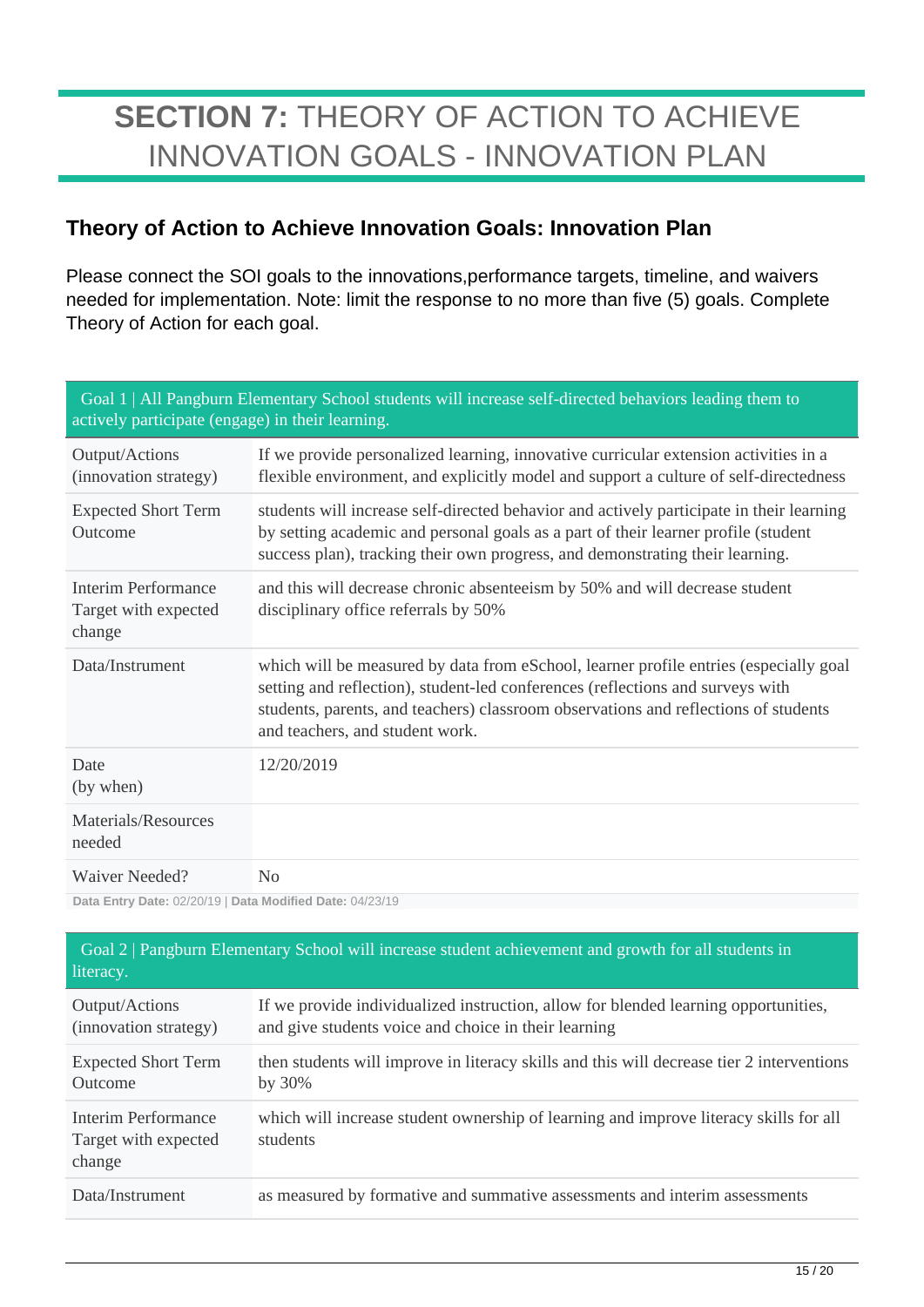| Date<br>(by when)             | 08/01/2021     |
|-------------------------------|----------------|
| Materials/Resources<br>needed | None           |
| Waiver Needed?                | N <sub>0</sub> |

**Data Entry Date:** 02/21/19 | **Data Modified Date:** 04/23/19

| physical needs.                                                            | Goal 3   Pangburn Elementary School will improve all learners' social and emotional skills and support                                                                                                                                                                                                                                                                               |
|----------------------------------------------------------------------------|--------------------------------------------------------------------------------------------------------------------------------------------------------------------------------------------------------------------------------------------------------------------------------------------------------------------------------------------------------------------------------------|
| Output/Actions<br>(innovation strategy)                                    | If we utilize flex time, blended learning, and personalize for every student, we will<br>be able to impact learners' needs through mentoring, family communication and<br>involvement, and co-generation of learner profiles that focus social/emotional along<br>with academic and learning goals                                                                                   |
| <b>Expected Short Term</b><br>Outcome                                      | then we will be able to meet the needs of our students and their families                                                                                                                                                                                                                                                                                                            |
| <b>Interim Performance</b><br>Target with expected<br>change               | and this will provide alternative methods of instruction for unconventional needs of<br>students and will decrease discipline referrals and increase student attendance                                                                                                                                                                                                              |
| Data/Instrument                                                            | which will be measured by academic growth as reflected in formative and<br>summative assessments, positive classroom behaviors (decreased discipline<br>referrals), and increased school attendance. Positive behaviors will also be observed<br>and noted from initial mentoring meetings to follow-up meetings throughout the year<br>as mentoring relationships are strengthened. |
| Date<br>(by when)                                                          | 08/01/2021                                                                                                                                                                                                                                                                                                                                                                           |
| Materials/Resources<br>needed                                              | Learning Management System                                                                                                                                                                                                                                                                                                                                                           |
| Waiver Needed?<br>Data Entry Date: 02/21/19   Data Modified Date: 05/23/19 | No                                                                                                                                                                                                                                                                                                                                                                                   |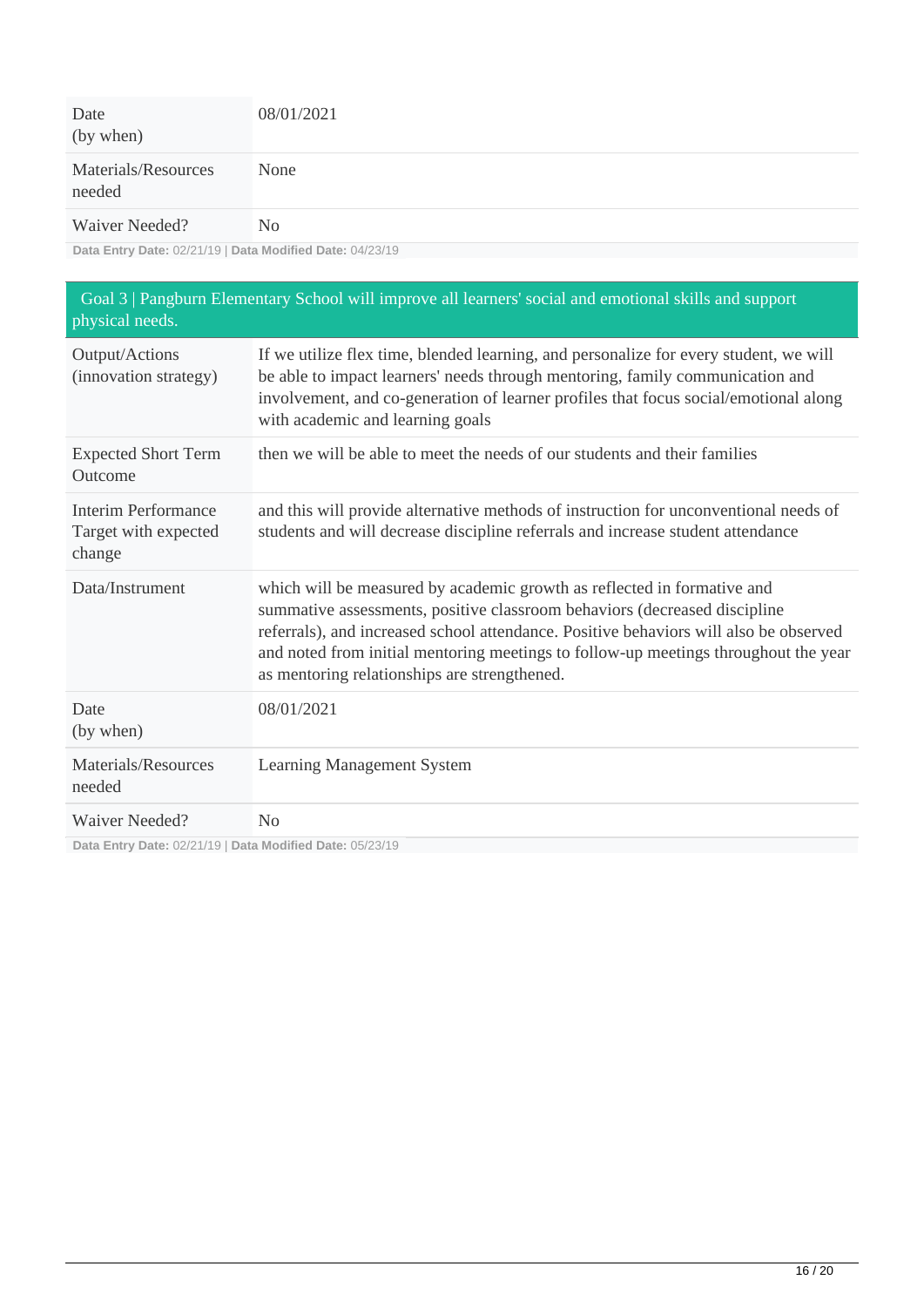### **SECTION 8:** ELECTION RESULTS

### **Election Results**

Faculty and staff of the school must vote on the innovation plan presented by the Council of Innovation. **Sixty percent of all school employees must vote in favor for the application to be submitted to the ADE.**

| Number of Licensed and Classified Staff                                   | 54               |
|---------------------------------------------------------------------------|------------------|
| Number of Staff who voted                                                 | 41               |
| Number of Staff who voted for the proposed Plan                           | 41               |
| Number of Staff who voted against the proposed plan                       | $\left( \right)$ |
| Percentage of staff voting in favor of the proposed<br>plan of innovation | 100\%            |

**Data Entry Date:** 02/18/19 | **Data Modified Date:** 02/18/19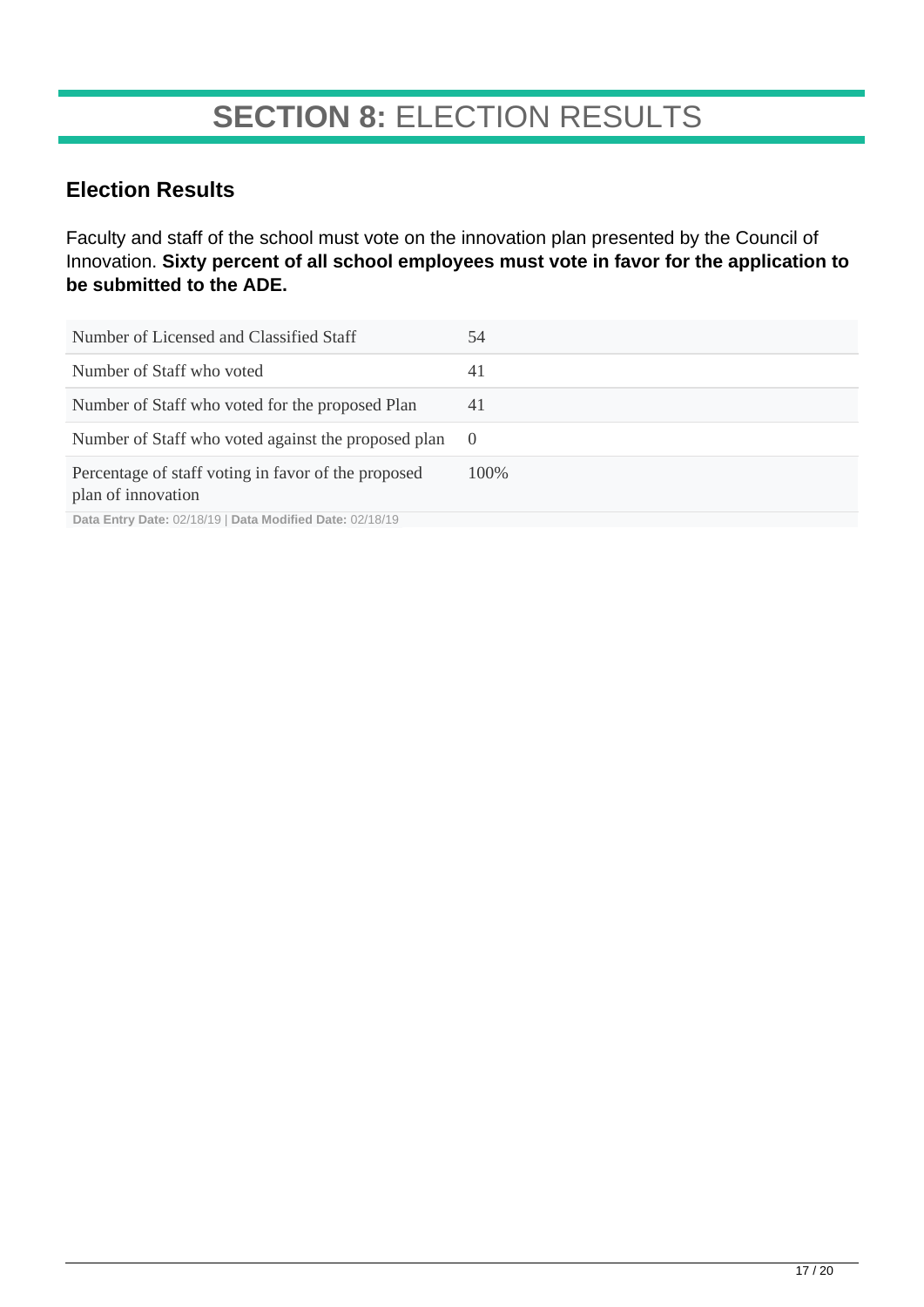## **SECTION 9:** PROFESSIONAL DEVELOPMENT SCOPE

### **2019-20 Professional Development Plan for Innovation Implementation**

**Innovation Strategy:** Begin implementing innovative strategies at K-2, ie. increased STEM opportunities, personalized learning, etc.

| Goals: Goal 2 |  |  |
|---------------|--|--|
|---------------|--|--|

| Date       | What?                                                                                                                                                                                            | Purpose (Why?)                                                                                                                                                                                                                                                                                      | Target Audience (Who?) |
|------------|--------------------------------------------------------------------------------------------------------------------------------------------------------------------------------------------------|-----------------------------------------------------------------------------------------------------------------------------------------------------------------------------------------------------------------------------------------------------------------------------------------------------|------------------------|
| 09/10/2019 | Begin a book study on<br>"The Innovator's Mindset:<br>Empower Learning,<br>Unleash Talent, and Lead<br>a Culture of Creativity"<br>with K-2 teachers and<br>conducted by elementary<br>principal | We will conduct this book K-2 teachers<br>study to better understand<br>why innovation is<br>necessary and possible at<br>PES. By discussing the<br>innovative perspective<br>and strategies we will<br>come to have a better<br>understanding of the<br>purpose and potential for<br>our students. |                        |
| 11/01/2019 | School of Innovation<br><b>Tours</b>                                                                                                                                                             | SOI visits will help<br>teachers visualize<br>strategies already in place<br>at other schools and<br>enable them to effectively<br>implement at PES after<br>productive conversations<br>and decisions with team<br>members                                                                         | K-2 teachers           |

### **Innovation Strategy:** Personalized Learning

#### **Goals:** Goal 1, Goal 2

| Date       | What?                              | Purpose (Why?)                                                                                                                          | Target Audience (Who?)     |
|------------|------------------------------------|-----------------------------------------------------------------------------------------------------------------------------------------|----------------------------|
| 09/23/2019 | <b>Attend Innovation</b><br>Summit | Gain a better<br>understanding of<br>educational innovation,<br>it's purpose and effective<br>strategies for possible<br>implementation | 5th and 6th grade teachers |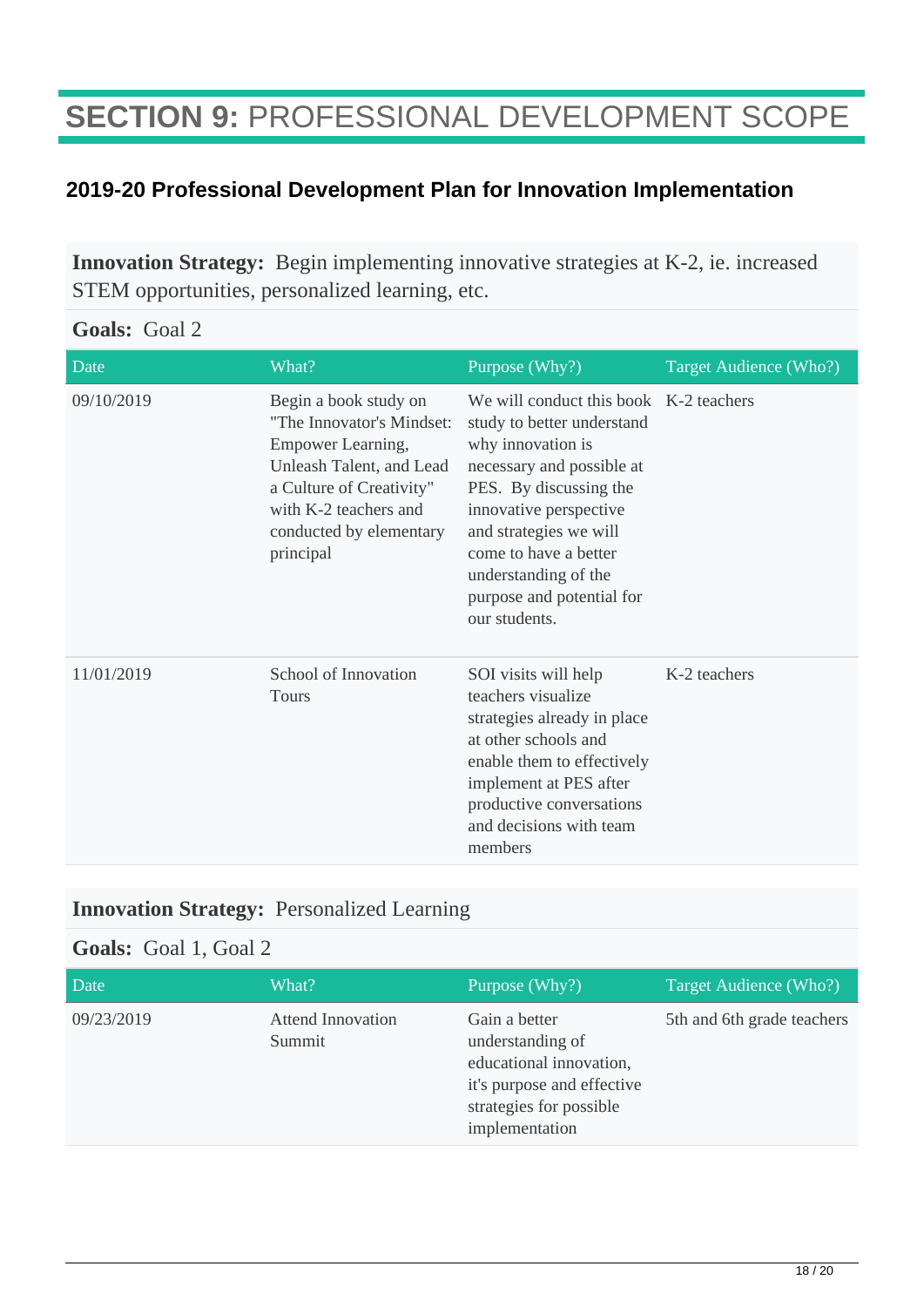**Innovation Strategy:** Increase self directed behaviors & improve all learners' social and emotional skills and support physical needs.

#### **Goals:** Goal 1, Goal 2

| Date       | What?                                                              | Purpose (Why?)                                                                                                                                                                                                                                                                                                                                                                                                                                                                                                                                                                                                                                                                                                                                                           | Target Audience (Who?) |
|------------|--------------------------------------------------------------------|--------------------------------------------------------------------------------------------------------------------------------------------------------------------------------------------------------------------------------------------------------------------------------------------------------------------------------------------------------------------------------------------------------------------------------------------------------------------------------------------------------------------------------------------------------------------------------------------------------------------------------------------------------------------------------------------------------------------------------------------------------------------------|------------------------|
| 09/15/2019 | Book study on Educating<br>for Human Greatness by<br>Lynn Stoddard | America's current<br>education system compels<br>teachers to focus upon test<br>scores, not develop<br>individuals who can make<br>positive contributions to<br>society. Students as young<br>as five years old are<br>pressured to memorize<br>facts and irrelevant<br>material in preparation for<br>standardized tests. This<br>sterile approach tends to<br>subvert curiosity, impede<br>imagination, and lead to<br>negative attitudes towards<br>schooling.<br>The framework we<br>propose is based upon a<br>higher purpose for<br>education: Develop<br>human beings to be<br>positive contributors to<br>society. We want students<br>to fall in love with<br>learning, to develop their<br>full potential, and to<br>become resilient,<br>innovative thinkers. | 3/4 Teachers           |
| 01/05/2020 | School visits                                                      | Work with OIE to identify K-4 Teachers<br>and arrange visits with<br>schools who have been<br>working to educate the<br>whole child and are<br>utilizing effective<br>strategies with students.                                                                                                                                                                                                                                                                                                                                                                                                                                                                                                                                                                          |                        |

### **Innovation Strategy:** Increase achievement and growth in literacy

## **Goals:** Goal 2 Date What? What? Purpose (Why?) Target Audience (Who?)